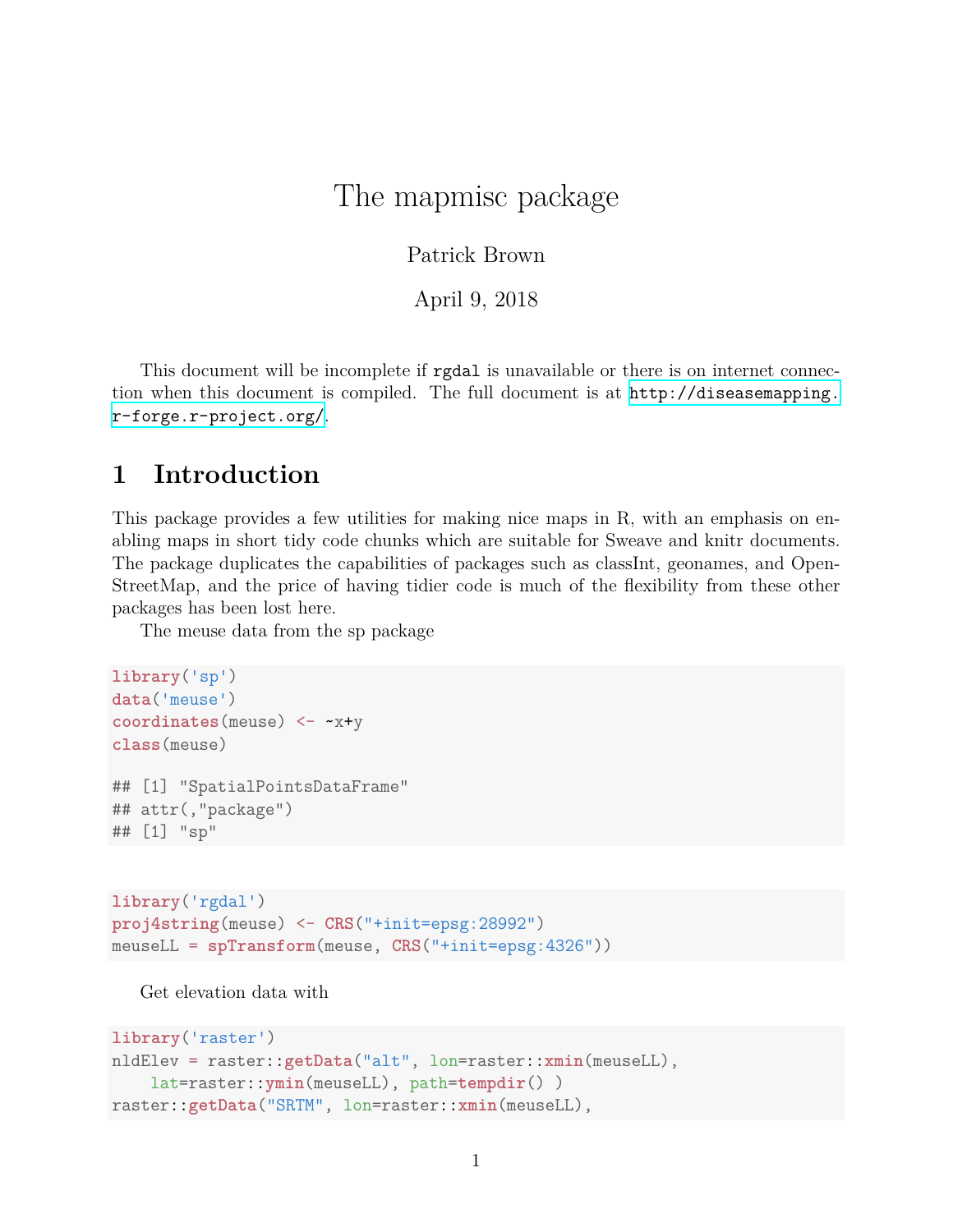```
lat=raster::ymin(meuseLL), path=tempdir() )
nldElev = raster(file.path(tempdir(), "srtm_38_02.tif"))
nldElev = crop(nldElev, extent(meuseLL))
nldElev = projectRaster(nldElev, crs=proj4string(meuse))
```
Or simply do

```
library('mapmisc')
data('netherlands')
```
The elevation data is a Raster.

```
class(nldElev)
## [1] "RasterLayer"
## attr(,"package")
## [1] "raster"
nldElev = crop(nldElev, extend(extent(meuse), 1000))
```
#### **2 Downloading background maps and city locations**

Get a background map covering the extent of the meuse data

```
library('mapmisc')
if(haveRgdal)
  nldTiles = openmap(meuse)
```
nldTiles is a Raster with the same projection as meuse

```
class(nldTiles)
## [1] "RasterLayer"
## attr(,"package")
## [1] "raster"
projection(nldTiles)
## [1] "+init=epsg:28992 +proj=sterea +lat 0=52.156160555555555 +lon 0=5.38763888888889 +
projection(meuse)
```
## [1] "+init=epsg:28992 +proj=sterea +lat 0=52.15616055555555 +lon 0=5.38763888888889 +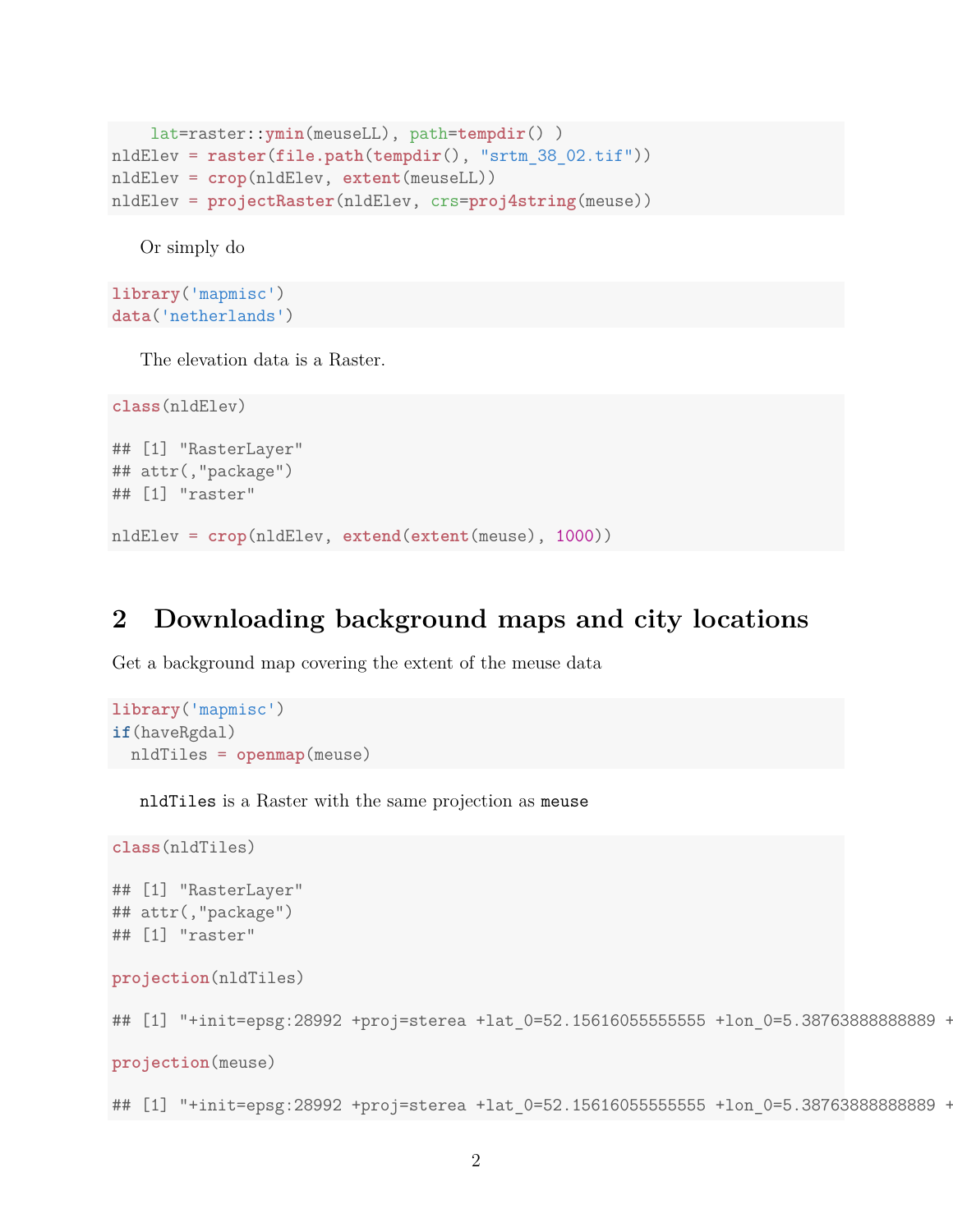Maps which can be downloaded are shown at  $http://diseasemapping.r-forge.r-project.$ [org/openmap/](http://diseasemapping.r-forge.r-project.org/openmap/)

GNcities is a wrapper for the function of the same name in the geonames package.

```
nldCities = GNcities(meuse, maxRows=6)
```
A SpatialPointsDataFrame, with same map projection.

```
class(nldCities)
## [1] "SpatialPointsDataFrame"
## attr(,"package")
## [1] "sp"
names(nldCities)
## [1] "lng" "geonameId" "countrycode" "name" "fclName"
## [6] "toponymName" "fcodeName" "wikipedia" "lat" "fcl"
## [11] "population" "fcode"
projection(nldCities)
```
#### ## [1] "+proj=sterea +lat 0=52.15616055555555 +lon 0=5.38763888888889 +k=0.9999079 +x 0=

## **3 Making maps**

The map.new function sets up a map in the current plot window with the correct limits and aspect ratio for the object supplied, and without margins or white space. scaleBar adds a scale and north arrow. It uses the map projection of the argument supplied to calculate distances and find north.

Some of the code in the following sections require the rgdal package to run.

```
# plot the data locations
map.new(meuse)
plot(nldTiles, add=TRUE)
points(meuse,col="red", cex=0.3)
scaleBar(crs=proj4string(meuse),pos="topleft", bg="white")
# plot city names
map.new(meuse)
plot(nldTiles, add=TRUE)
points(nldCities)
text(nldCities, labels=nldCities$name, pos=3)
scaleBar(proj4string(meuse),pos="topleft", bg="white")
```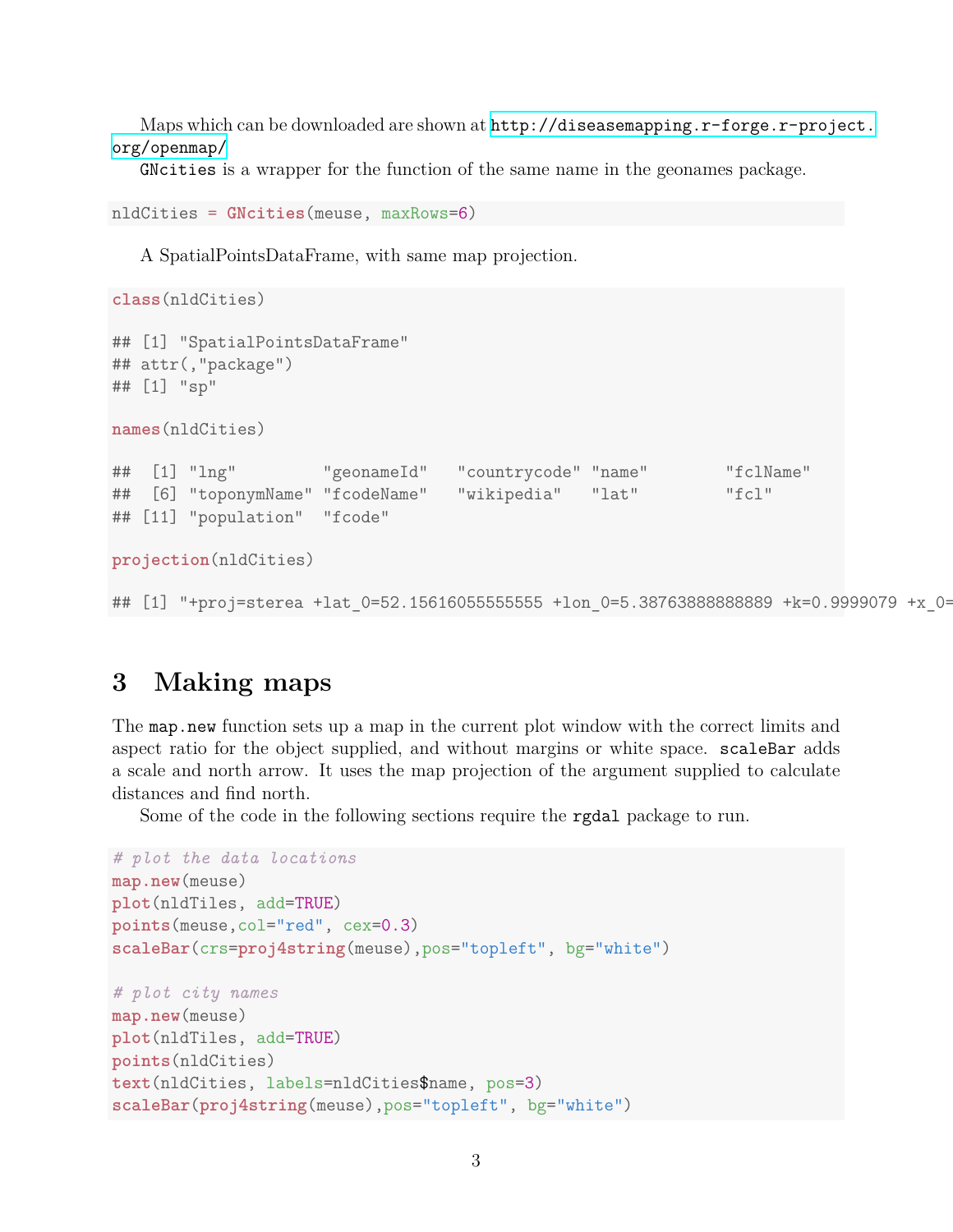```
# plot elevation
map.new(meuse, legendRight=TRUE)
plot(nldTiles, add=TRUE)
plot(nldElev,add=TRUE,col=terrain.colors(8),alpha=0.6,legend.mar=2, legend.line=0,)
scaleBar(meuse,pos="topleft",bg="white")
```


- (a) data locations (b) cities (c) elevation
- 

Figure 1: simple map

# **4 Legends**

Create a colour scale for plotting copper concentrations

```
cuScale = colourScale(meuse$copper, breaks=5, style='equal',
    opacity=0.8, dec=-1, firstBreak=0)
```
and elevation, with transparency decreasing as elevation increases.

```
elevScale = colourScale(nldElev, style='equal',
    breaks=6, col=terrain.colors,
    firstBreak=0, dec=-1,opacity=c(0.2, 0.9))
```
Soil type is a categorical variable, create a factor and create a colour scale of unique values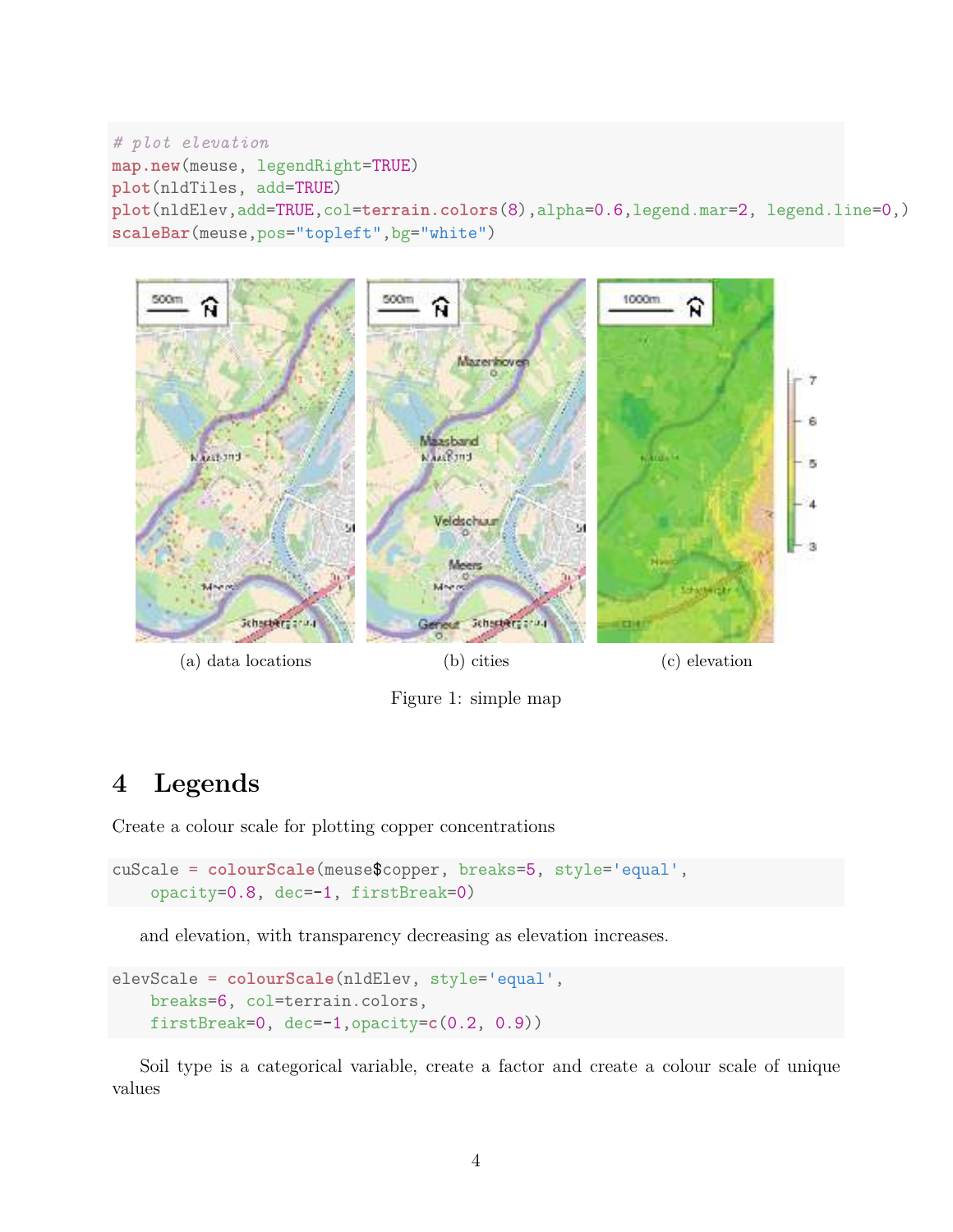```
meuse$soilFac = factor(meuse$soil, levels=c(1,2,3),
    labels=c("Calcareous","Non-Calc's","Red Brick"))
soilScale = colourScale(meuse$soilFac, col="Set2")
```

```
map.new(meuse)
plot(nldTiles, add=TRUE)
plot(meuse, col=cuScale$plot,add=TRUE,pch=16)
legendBreaks("bottomright", breaks=cuScale,
    title="gals/firkin")
```

```
map.new(meuse)
plot(nldTiles, add=TRUE)
plot(meuse, col=soilScale$plot,add=TRUE,pch=16)
legendBreaks("bottomright", breaks=soilScale,
    title="soil type", cex=0.7,bg="white")
```

```
map.new(meuse)
plot(nldTiles, add=TRUE)
image(nldElev, breaks=elevScale$breaks, col=elevScale$colOpacity,
    legend=FALSE,add=TRUE)
legendBreaks("left", breaks=elevScale, title='Metres',bg="white")
```


Figure 2: Meuse data again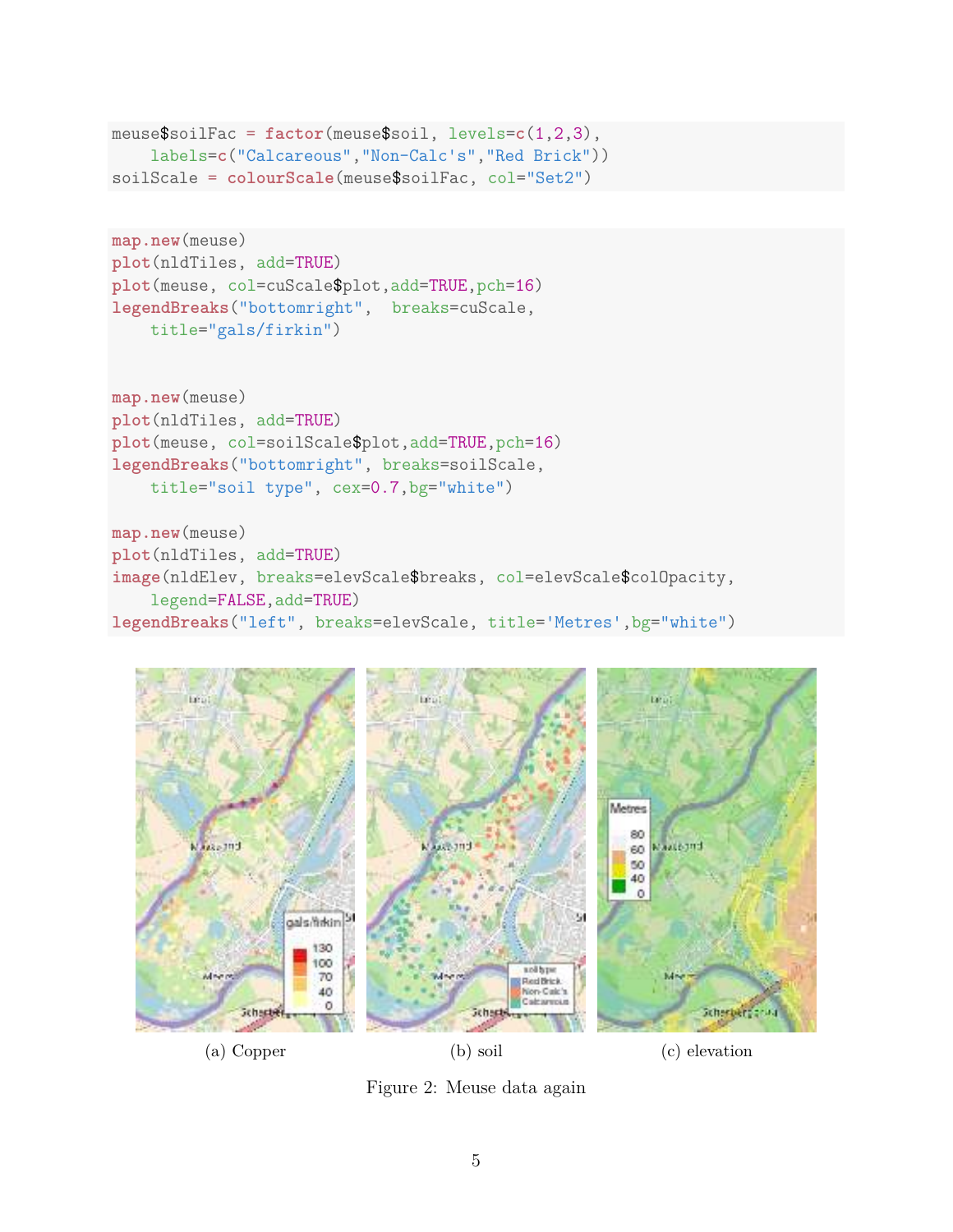### **5 More plots**

Rotate the data 50 degrees clockwise with an oblique mercator projection.

```
if(requireNamespace('rgdal', quietly=TRUE)){
 meuseRot = spTransform(meuse, omerc(meuse, -50))
 tilesRot = openmap(meuseRot, fact=2)
 elevRot = projectRaster(nldElev, crs=projection(meuseRot))
 nldCitiesRot = spTransform(nldCities, CRS(projection(meuseRot)))
}
```
And create new plots

```
# first elevation
map.new(meuseRot)
plot(tilesRot, add=TRUE)
plot(elevRot,add=TRUE,alpha=0.5,col=terrain.colors(8), legend=FALSE)
points(nldCitiesRot)
text(nldCitiesRot, labels=nldCitiesRot$name, pos=3)
```

```
scaleBar(meuseRot,pos="topleft", bg="white")
```

```
# then data locations
map.new(meuseRot)
plot(tilesRot, add=TRUE)
points(meuseRot,col="red", cex=0.3)
```

```
scaleBar(proj4string(meuseRot), bg="white")
```
## **6 Inset maps**

```
world = openmap(
    extent(-10,30,40,60),
    path="osm-no-labels")
```

```
# not rotated
map.new(meuse,legendRight=TRUE)
plot(nldTiles, add=TRUE)
points(meuse)
```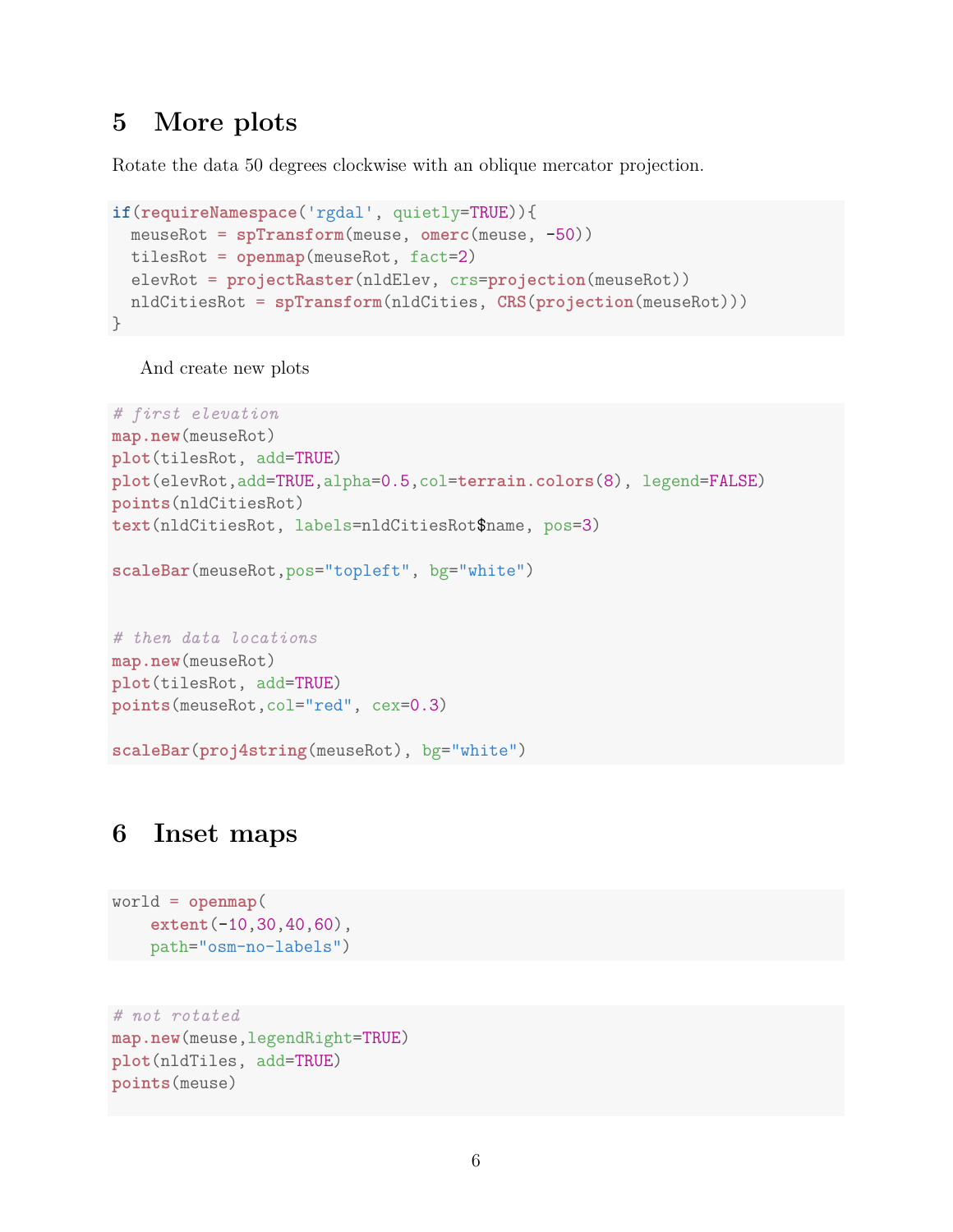

(a) elevation (b) data

Figure 3: Rotated map

```
if(requireNamespace('rgdal', quietly=TRUE)) {
 scaleBar(proj4string(meuse),pos="bottomright", bg="white")
  insetMap(crs=meuse, pos="topright",map=world)
}
# rotated
map.new(meuseRot)
plot(tilesRot, add=TRUE)
points(meuseRot,col="red", cex=0.3)
if(requireNamespace('rgdal', quietly=TRUE)) {
 scaleBar(proj4string(meuseRot), bg="white")
 insetMap(meuseRot, "bottomleft",map=world)
}
```